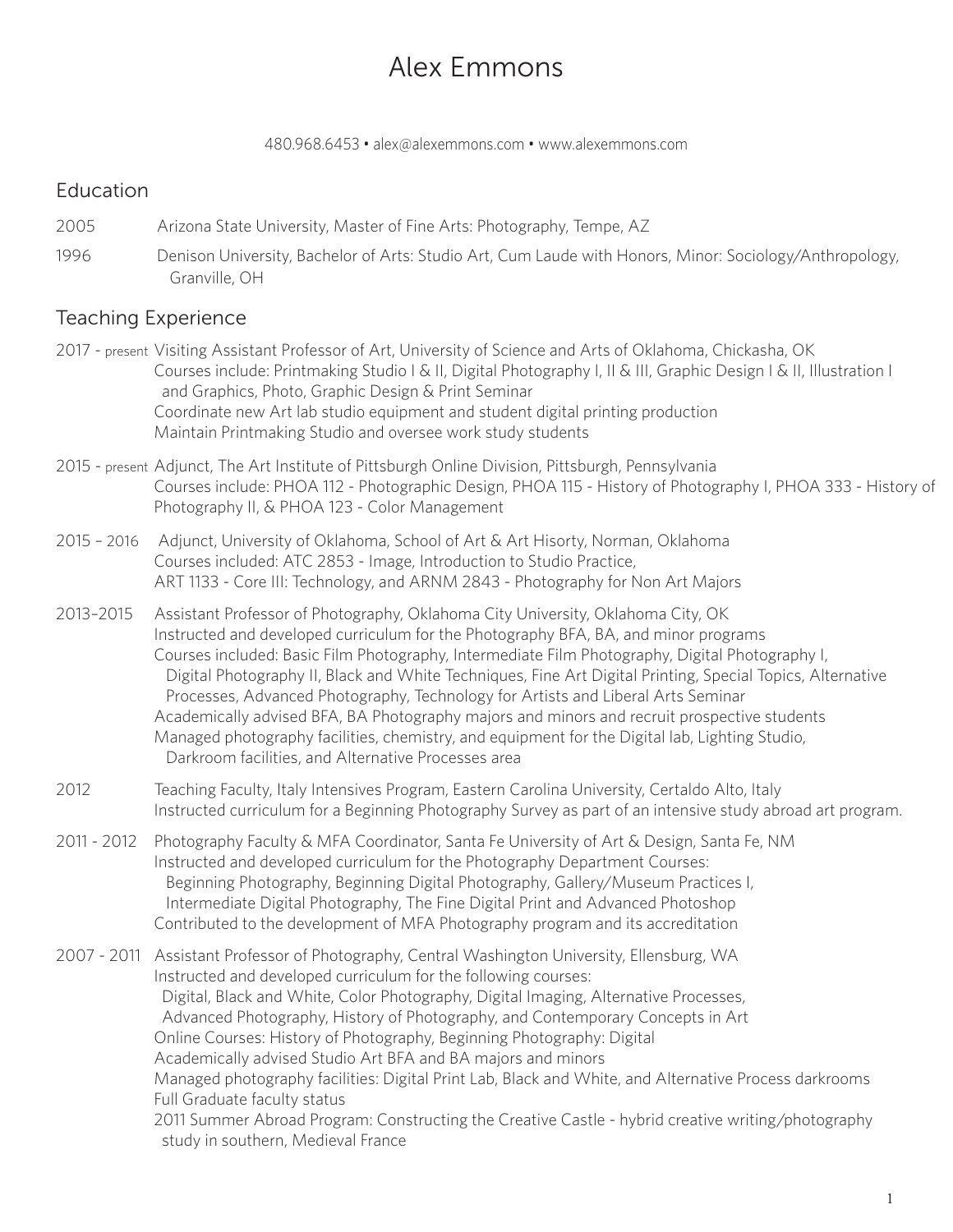- 2006-2007 Visiting Assistant Professor, Department of Art, Boise State University, Boise, ID Instructed the following Photography courses: Introduction to Creative Photography, Alternative Photographic Processes, Creative Photography - Color Printing, and Digital Photography Served in graduate program through advising, semester reviews, and graduate faculty meetings Guided BFA candidates and mentored thesis committees at the request of students Directed management of color and alternative process facilities
- 2005-2006 Visiting Assistant Professor, Art Department, New Mexico State University, Las Cruces, NM Instructed the following Photography courses: Photography I, Large Format and Lighting, Non Silver Photography, Digital Photography, Color Photography, Photography Workshop, and Graduate Seminar Managed photography facilities and equipment including a Kreonite 42-inch, RA4 processor, an Epson 9600 printer, and professional Speedotron Lighting studio Academically advised photography undergraduate and graduate students Served as advisor to the undergraduate photography club, Photo Society 505
- 2003 2005 Teaching Assistant, School of Art, Arizona State University, Tempe, AZ Developed syllabus and class assignments for Laboratory section of Photography I Instructed students on technical skills, guided critiques, and gave lab demos for the lecture component Organized an exhibition component where students install and exhibit work for a show Designed and managed online Blackboard resource as a supplement for all sections of the lecture class

## Related Professional Experience

2012– 2015 Research Assistant, Mary Virginia Swanson - Consultant & Educator for Marketing Art, Tucson, AZ Authored "Artist Statement" section in *Finding Your Audience : An Introduction to Marketing Your Photographs* Researched contemporary photographic trends and texts Edited, consulted, and designed flow of book projects: *Publish Your Photography Book, 2nd edition & Expanded* (2014) and *Finding Your Own Audience : An Introduction to Marketing Your Photographs* (forthcoming)

- 2002 2006 Studio Assistant for Mark Klett, Tempe, AZ Researched images for database associated with *Third View: Second Sight* DVD and website Designed and created a digital asset database for early published work, *Desert Legends* Developed Filemaker Pro database for business records Organized art documentation, artists proofs, and curricula vitae information
- 2002 2003 Digital Lab Monitor, School of Art, Arizona State University, Tempe, AZ Assisted graduate, advanced, and beginning undergraduates in digital and animation classes Troubleshot software programs and printer equipment Informed Facilities Manager of technical issues
- 1999 2001 Registrar for Computer Graphics Training Lab, Photobition-Seattle, Seattle, WA Provided customer service for clients seeking computer graphics training Managed correspondence via e-mail, telephone, and mail Tracked class billing for accounting Prepared classroom materials for instructors

#### Honors

| 2017 | Nasanti Mini Grant, University of Science and Arts of Oklahoma, Chickasha, OK |
|------|-------------------------------------------------------------------------------|
| 2015 | Small grant, Kirkpatrick Foundation, Oklahoma City, OK                        |
|      | SOS grant, Norman Arts Council, Norman, OK                                    |
| 2014 | Editor's Pick: Alternative Process, LensCulture, www.lensculture.com          |
|      | CETL Travel Grant, Oklahoma City University, Oklahoma City, OK                |
|      | Faculty Scholarship Grant, Oklahoma City University, OK                       |
| 2013 | CETL Travel Grant, Oklahoma City University, Oklahoma City, OK                |
|      | Faculty Scholarship Grant, Oklahoma City University, OK                       |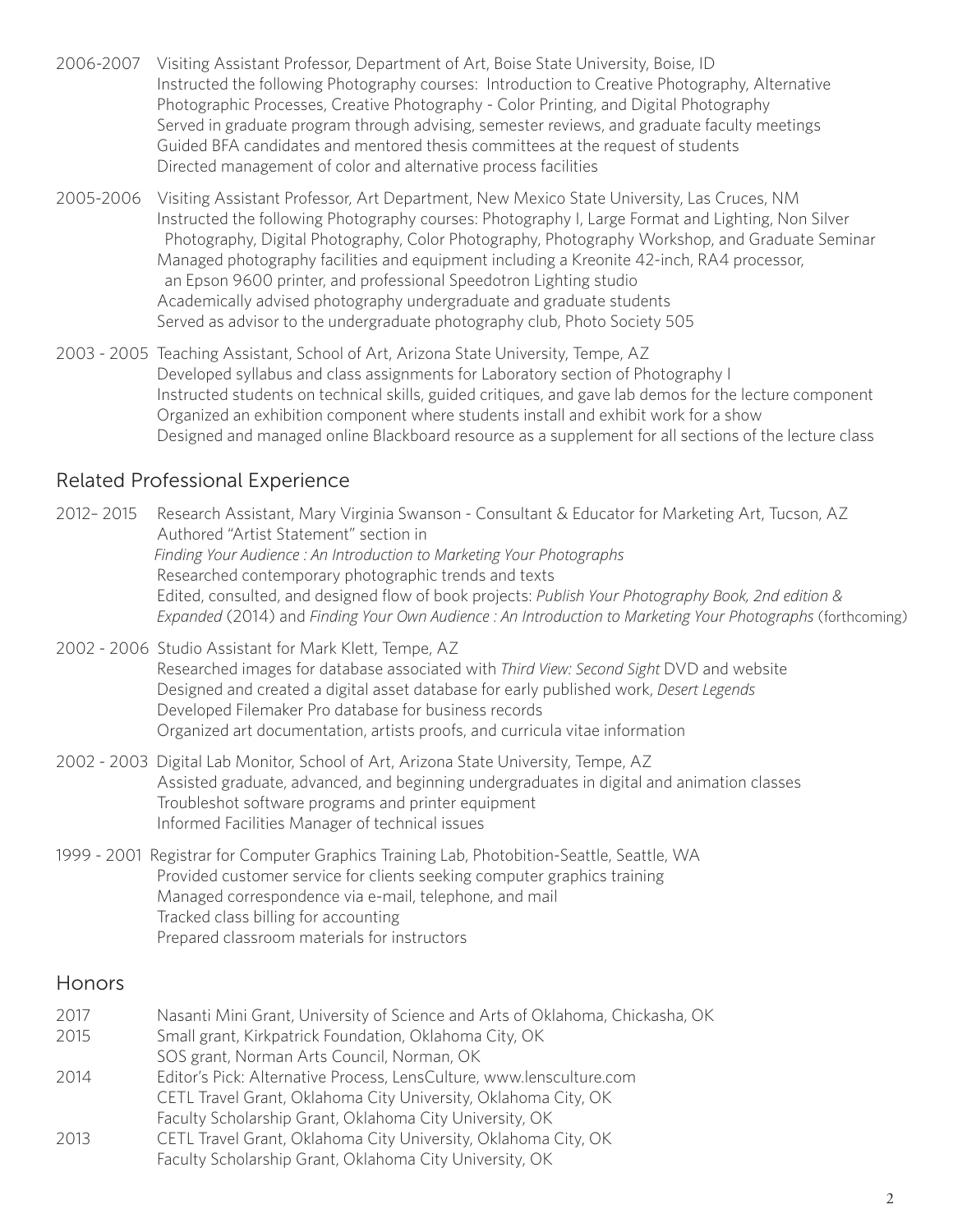| 2011 | CWU, College of Arts and Humanities - Faculty Travel Grant, Ellensburg, WA                         |  |  |
|------|----------------------------------------------------------------------------------------------------|--|--|
|      | Honorable Mention, 37th Juried Photo Exhibition, Larson Gallery, YVCC, Yakima, WA                  |  |  |
| 2010 | CWU, College of Arts and Humanities - Summer Creative Grant, Ellensburg, WA                        |  |  |
|      | CWU, Graduate Studies & Research - Faculty Travel Grant, Ellensburg, WA                            |  |  |
|      | Artist Grant, Puffin Foundation Ltd., Teaneck, NJ                                                  |  |  |
| 2008 | CWU, College of Arts and Humanities - Faculty Travel Grant, Ellensburg, WA                         |  |  |
|      | CWU, Graduate Studies & Research - Faculty Travel Grant, Ellensburg, WA                            |  |  |
| 2007 | CWU, College of Arts and Humanities - Faculty Travel Grant, Ellensburg, WA                         |  |  |
|      | CWU, Graduate Studies & Research - Faculty Travel Grant, Ellensburg, WA                            |  |  |
| 2004 | Brooks Fellowship, Anderson Ranch Arts Center, Snowmass, CO                                        |  |  |
|      | Preparing Future Faculty Travel Scholarship, Graduate College, Arizona State University, Tempe, AZ |  |  |
|      | Professional Development Grant, Arizona Commission for the Arts, Phoenix, AZ                       |  |  |
|      | Student Travel Grant, Herberger College of Fine Arts, Arizona State University, Tempe, AZ          |  |  |
|      | Preparing Future Faculty Fellow, Participatory Phase, Arizona State University, Tempe, AZ          |  |  |
| 2003 | Preparing Future Faculty Fellow, Exploratory Phase, Arizona State University, Tempe, AZ            |  |  |
| 2002 | Graduate Tuition Scholarship, School of Art, Arizona State University, Tempe, AZ                   |  |  |
| 2000 | Gap Award, Artist Trust, Seattle, WA                                                               |  |  |
| 1996 | Mortar Board Honorary, Denison University, Granville, OH                                           |  |  |
| 1995 | Jean Vail Scholarship, Art Department, Denison University, Granville, OH                           |  |  |
|      | Mary Whitcomb Award, Art Department, Denison University, Granville, OH                             |  |  |
|      | Student Award, Newarks' 11th Photography Show, Newark, OH                                          |  |  |

## Exhibition Record

#### Solo & Two-Person

| 2018 | House & Garden: Sketches, McCarthy Gallery, Valley City State University, Valley City, ND         |  |
|------|---------------------------------------------------------------------------------------------------|--|
|      |                                                                                                   |  |
| 2018 | House & Garden: Sketches, Urban Teahouse, Oklahoma City, OK                                       |  |
| 2017 | House & Garden, The Clyde H. Wells Fine Arts Center, Tarleton State University, Stephensville, TX |  |
| 2016 | House & Garden, MAINSITE Gallery, Norman Arts Council, Norman, OK                                 |  |
| 2014 | House & Garden: Raised Beds, Visual Arts Center, University of Colorado Boulder, Boulder, CO      |  |
| 2012 | House & Garden, Atrium Gallery, Santa Fe University of Art & Design, Santa Fe, NM                 |  |
| 2010 | House & Garden: Women's Work, Public Installation, Music Building, CWU, Ellensburg, WA            |  |
| 2008 | Rearranging Furniture, WSU-Tricities Exhibition Space, Richland, WA                               |  |
| 2005 | Fieldtrips Home, MFA Thesis show, Northlight Gallery, Arizona State University, Tempe, AZ         |  |
| 2000 | swimming series: a narrative, Fotocircle Gallery, Seattle, WA                                     |  |
| 1996 | Pictures/Pods, Honors Thesis show, Cleveland Hall Gallery, Denison University, Granville, OH      |  |
| 1994 | Nudes, Cleveland Hall Gallery, Denison University, Granville, OH                                  |  |
|      |                                                                                                   |  |

### Juried and Group Exhibitions

| Nascent Site: Sight, ASU Juried Alumni Exhibition, Concordia University St. Paul, St. Paul, MN |
|------------------------------------------------------------------------------------------------|
| Curated Group Show, Framing Selves, Juried by Box 13, Box 13 ArtSpace, Houston, TX             |
| enLIGHTened, ASU Juried Alumni Exhibition, Central Michigan University, Mt. Pleasant, MI       |
| Faculty Show, Nona Jean Hulsey Gallery, Oklahoma City University, Oklahoma                     |
| Light Sensitive 2015, Juried by Robert Hirsch, Art Intersection, Gilbert, AZ                   |
|                                                                                                |

ASU Alumni Show, Northlight Gallery, Arizona State University, Phoenix, AZ 2014 OKC 125, Curated by Romy Owens, The Underground, Oklahoma City, OK The Here There: on the particularity of space, Som Sum Studios & Smith Gallery Winona, MN Spinning Yarns: Photographic Story Tellers, Blue Star Contemporary Art Center, San Antonio, TX Spinning Yarns: Photographic Story Tellers, Art Gallery, Delaware Co. Community College, Media, PA

2013 Spinning Yarns: Photographic Story Tellers, Martin Museum of Art, Baylor University, Waco, TX Spinning Yarns: Photographic Story Tellers, Newspace Center for Photography, Portland, OR Spinning Yarns: Photographic Story Tellers, Photo Center Northwest, Seattle, WA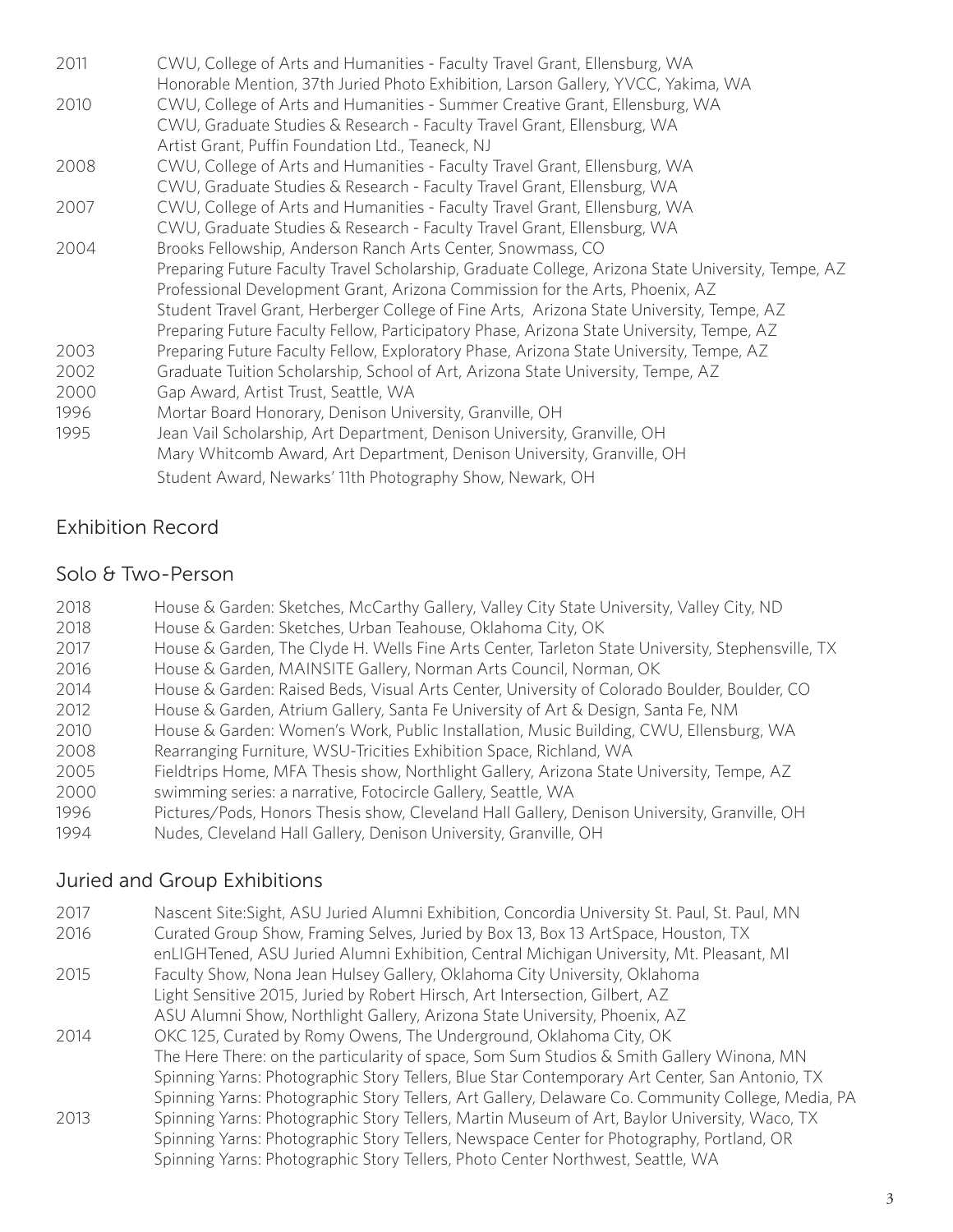| 2012<br>2011 | Spinning Yarns: Photographic Story Tellers, Sleeth Gallery, West Virginia Wesleyan, Buckhannon, WV<br>SPE Northwest Regional Juried Exhibition, Spokane Falls Community College, Spokane Falls, WA<br>SPE Southwest Santa Fe Educators Exhibition, Santa Fe Community College, Santa Fe, NM<br>Queer Me, College Arts Association, Queer Caucus Members Juried Exhibition, The Center, NY<br>Spinning Yarns: Photographic Story Tellers, Kendall Gallery, Ferris University, Grand Rapids, MI<br>Spinning Yarns: Photographic Story Tellers, Lupke Gallery, University of St. Francis, Fort Wayne, IN<br>37th Juried Photo Exhibition, Larson Gallery, Yakima Valley Community College, Yakima, WA<br>CWU Department of Art Biennial Faculty Exhibition, Central Washington University, Ellensburg, WA |
|--------------|--------------------------------------------------------------------------------------------------------------------------------------------------------------------------------------------------------------------------------------------------------------------------------------------------------------------------------------------------------------------------------------------------------------------------------------------------------------------------------------------------------------------------------------------------------------------------------------------------------------------------------------------------------------------------------------------------------------------------------------------------------------------------------------------------------|
|              | Pingyao International Photography Festival, Pingyao, China                                                                                                                                                                                                                                                                                                                                                                                                                                                                                                                                                                                                                                                                                                                                             |
| 2010         | Women Artists: Where are We Now, Gallery One, Ellensburg, WA<br>For and About Women, Fredericksburg Center for Creative Arts, Fredericksburg, VA                                                                                                                                                                                                                                                                                                                                                                                                                                                                                                                                                                                                                                                       |
|              | Homesick, Gallery One, Ellensburg, WA                                                                                                                                                                                                                                                                                                                                                                                                                                                                                                                                                                                                                                                                                                                                                                  |
| 2009         | Perspective, The Center for Fine Art Photography, Fort Collins, CO<br>CWU Department of Art Biennial Faculty Exhibition, Central Washington University, Ellensburg, WA<br>SQFT, Traveling Exhibition, Egyptian Theatre, Boise, ID<br>SQFT, Traveling Exhibition, Blackfish Gallery, Portland, OR                                                                                                                                                                                                                                                                                                                                                                                                                                                                                                       |
| 2008         | 6x6, Society of Photographers, Juried Invitational, Rooke Gallery, Johannesburg, South Africa<br>2007 Juried Exhibition Winners, Newspace Center for Photography, Portland, OR                                                                                                                                                                                                                                                                                                                                                                                                                                                                                                                                                                                                                         |
| 2007         | Third Annual National Juried Exhibition, Newspace Center, Portland, OR<br>The AIPAD Photography Show, Represented by Alan Klotz Gallery, Miami, FL<br>The AIPAD Photography Show, Represented by Alan Klotz Gallery, New York City, NY<br>Here: Considerations of Place in Contemporary Photography, Boise State University, Boise, ID<br>21st International Juried Show, Visual Arts Center of New Jersey, Summit, NJ<br>Illuminance, Buddy Holly Center Fine Art Gallery, Lubbock, TX<br>Photo Based - 5 Photographers, Gallery One, Ellensburg, WA                                                                                                                                                                                                                                                  |
| 2006         | Este es mi hogar/This is my home, Washington State University Tri-Cities, Richland, WA<br>QueerID, National Juried Exhibition, Boise State University, Boise, ID<br>Fifth Annual Joyce Elaine Grant Photography Exhibition, Texas Woman's University, Denton, TX<br>SPE SW Regional Conference Presenters Exhibition, City Gallery, Ogden, UT<br>Art Department Faculty Exhibition, Visual Arts Center Gallery, Boise State University, Boise, ID                                                                                                                                                                                                                                                                                                                                                      |
| 2005         | Wake, Step Gallery, Arizona State University, Tempe, AZ<br>Americas 2000 Paper Works, Northwest Art Center, Minot State University, Minot, ND<br>SPE SW Regional Conference, Art Gallery Annex, New Mexico State University, Las Cruces, NM<br>Personal Refuge, Multi-media Installation, Ice House, Phoenix, AZ                                                                                                                                                                                                                                                                                                                                                                                                                                                                                       |
| 2004         | Breaking the Cycle, Grace Lutheran Church, Phoenix, AZ<br>Culturaautonoma, Ice House, Phoenix, AZ<br>Codex Liberatus, Harry Wood Gallery, Arizona State University, Tempe, AZ<br>Guerilla Cinema Experiment, Art Detour, Phoenix, AZ<br>Goodbye Wbya, The Paper Heart, Phoenix, AZ<br>Book Show, Larsen Gallery, Scottsdale, AZ<br>My Pet Goat Performance, Street Performance, Grand AVE & Filmore ST, Phoenix, AZ<br>Nathan Cummings Summer Fellowship Competition, Arizona State University, Phoenix, AZ<br>Oculus Photo Folio Exhibition, University of New Mexico, Albuquerque, NM                                                                                                                                                                                                                |
| 2003         | Printed Matter V, 1023 Grand Avenue Studios, Phoenix, AZ<br>Graduate Show, Gallery 100, Arizona State University, Tempe, AZ<br>Oculus Photo Folio Exhibition, Temple Gallery, Tyler School of Art, Philadelphia, PA<br>Oculus Photo Folio Exhibition, Syracuse University, Syracuse, NY                                                                                                                                                                                                                                                                                                                                                                                                                                                                                                                |
| 2002         | Urban Fowl Trilogy I, Commencement Art Gallery Window Installation, Tacoma, WA<br>Women in 3-D, Harry Wood Art Gallery, Arizona State University, Tempe, AZ<br>New Graduates, Harry Wood Art Gallery, Arizona State University, Tempe, AZ<br>Renacimiento, Step Gallery, Arizona State University, Tempe, AZ<br>GA-AZ, Savannah College of Art and Design, Savannah, GA<br>Boomtown Expands, Secluded Alley Works Gallery, Seattle, WA.                                                                                                                                                                                                                                                                                                                                                                |
| 2001         | Boomtown, Eve Drewlowe Gallery, University of Iowa, Iowa City, IA                                                                                                                                                                                                                                                                                                                                                                                                                                                                                                                                                                                                                                                                                                                                      |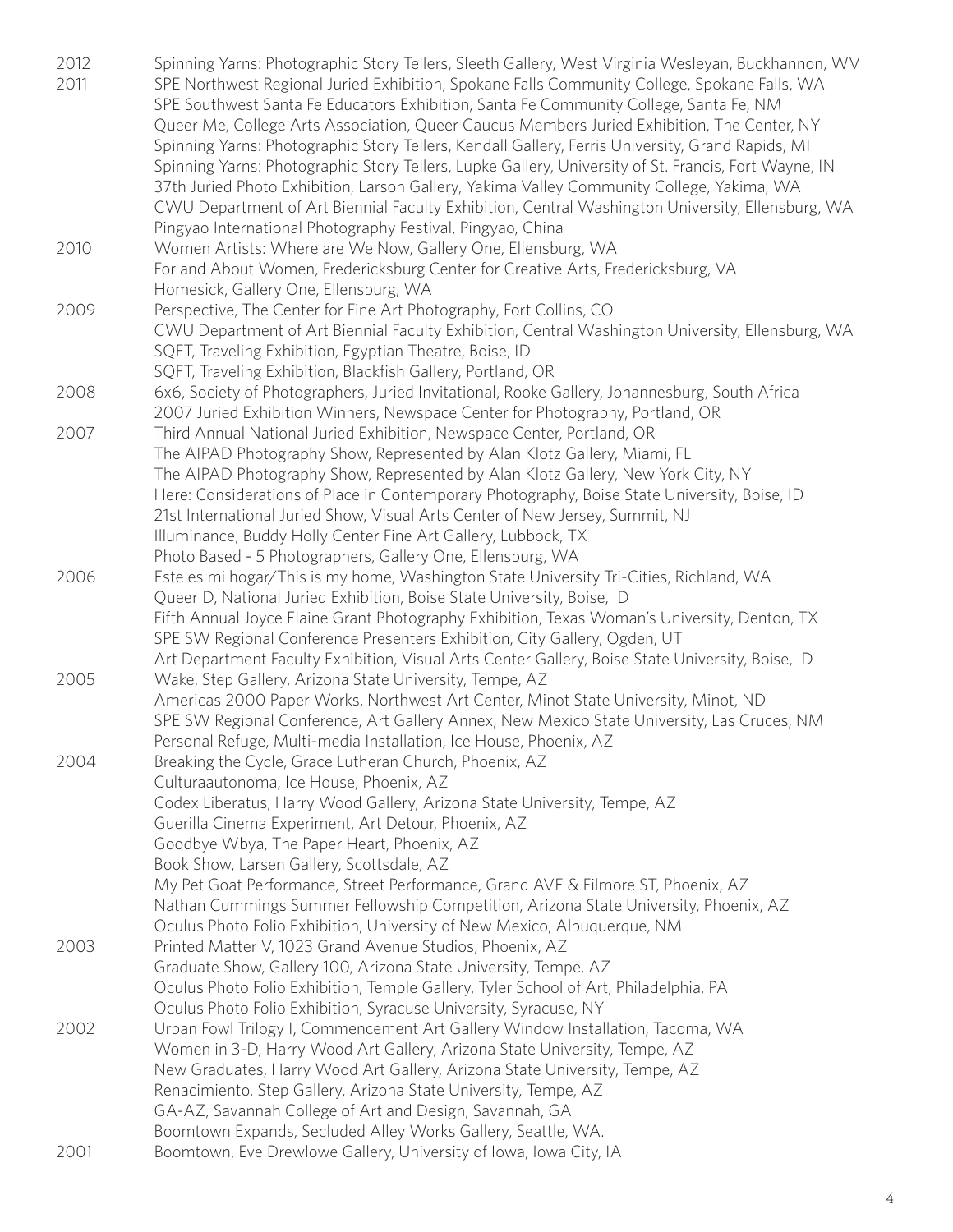|      | Seclusion, An off-site installation sponsored by Secluded Alley Works, Lake Stevens, WA   |
|------|-------------------------------------------------------------------------------------------|
| 2000 | Art Detour II, 1426 South Jackson Street Studios, Seattle, Washington                     |
| 1999 | Art Detour I: swimming series, 1426 South Jackson Street Studios, Seattle, WA             |
|      | Public & Private Mail, Open House, 1426 South Jackson Street Studios, Seattle, WA         |
| 1996 | Looking Beyond the Lens: Four Women Through Four Years, Denison University, Granville, OH |
|      | Senior Show, Burke Art Gallery, Denison University, Granville, OH                         |
|      | New Society of Arts & Letters, Marietta College, Marietta, OH                             |
| 1995 | Newark's 11th Photography Show, Photo Society, Newark, OH                                 |
| 1994 | Newark's 10th Photography Show, Photo Society, Newark, OH                                 |

## Bibliography

#### Exhibition Reviews

Kidd, Chandler. "Cyanotype photographer displays work in Norman studio", OU Daily, September 6, 2016 Dennis Spielman, "Alex Emmons 'House & Garden' and Charles Rushton 'Oklahoma Stories'" Uncovering Oklahoma, August 16, 2016, uncoveringoklahoma.com Hill, Doug. "Emmons' Blue Dreamscape: Photographer to Exhibit Blue Print of Family Odyssey", The Trascript, July 29, 2016 "Top Five March 24, 2016", Glasstire {Texas Visual Art}, March 24, 2016, glasstire.com Swartz, Dan. "Telling stories" Fort Wayne Reader, September 20, 2011 Gonzalez, Giancarlo. "House & Garden: Women's Work Exhibition, part of Women's Sufferage Centennial", CWU Observer: November 17, 2010, p. 13 Gonzalez, Giancarlo. "Capturing the Power of Time", CWU Observer: November 3, p. 7 Miller, Brian. 2009. "Repercussions: Tides & Time", Seattle Weekly: October 6, 2010 "Sooner's Pink Blanket", Today's Flak Photo: March 30, 2009, FlakPhoto.com "Rearranging Furniture exhibit opens at WSU Tri-Cities", The Entertainer, Nov. 2008, p. 17 "Natalie's Gorgeous Green Ivy", Contents page, Rivet Magazine, R21: The Space Issue, Fall 2008 Bosman, Natalie. "Sequences of Stories", The CITIZEN, February 5, 2007: Art. Johannesburg, S.A. Bowie, Chas. "Among Us and Curious", The Mercury, July 12, 2007: Art Section Jensen, Neysa C.M. "Unbecoming Queer, Boise State hosts QueerID's national juried exhibit", Boise Weekly, October 11, 2006: Art Section Sharp, Nicole. "A League of Extraordinary Artists, Boise State's 2006 faculty art show", Boise Weekly, August 30, 2006: Art Section Esquival, Karla. "Boomtown Expands at S.A.W.", Tablet Newspaper, January 23, 2002: 22, 35 Conner, Jill. "Reviews: Washington, Treads + Threads", New Art Examiner, September 1997: 68 Photographs Published in Periodicals/Books

> "Sooner's Pink Blanket", p. 37, Tricycle: The Buddhist Review Vol. XXI No. 4, Summer 2012 "Sooner's Pink Blanket", p. 73, Creative Quarterly No. 13, Winter 2008 "Natalie's Gorgeous Green Ivy", p. 21, Shots Magazine No. 101, Autumn 2008

#### Conference & Professional Presentations

| 2017 | SPE South Central Regional Conference, Baylor University, Waco, TX<br>Panel Presentation: "My Visual Compost: an image maker's unimaginable cache"                |
|------|-------------------------------------------------------------------------------------------------------------------------------------------------------------------|
| 2016 | Two Workshops: Blue Printing for Kids & New Creatives: Photography's Blue Origins & Wine Tasting<br>MAINSITE Gallery, Norman Arts Council, Norman, OK             |
| 2015 | International Map Making and Path Finding Symposium, University of Colorado Boulder, Boulder, CO<br>Presenter: "Knowing My Grandad's FBI file in his Kodachromes" |
| 2014 | MACAA, University of Texas in San Antonio, San Antonio, TX<br>Panel Organizer: "Seeing is Believing" & Presenter: "Convincing Pictures"                           |

5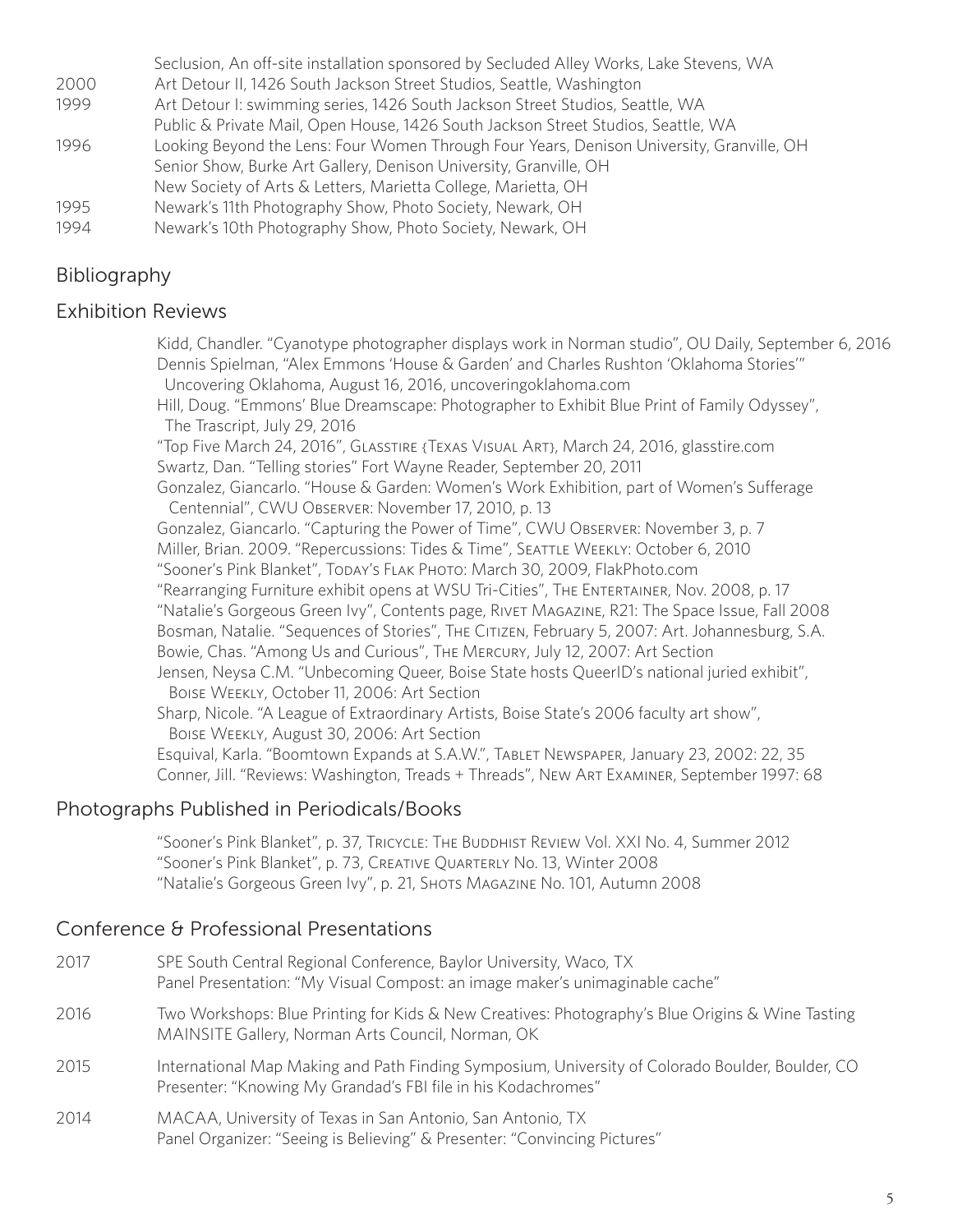|      | SPE South Central Regional Conference, Middle Tennessee State University, Murfreesboro, TN<br>Workshop: "Image Lift Demo Derby"                             |
|------|-------------------------------------------------------------------------------------------------------------------------------------------------------------|
| 2012 | April Photo Eye Salon, Photo Eye Gallery, Santa Fe, NM                                                                                                      |
| 2011 | Hawaii International Arts & Humanities Conference, Honolulu, HI<br>Panel: "Blasted Photography: Location/Dislocation"                                       |
|      | Foundations in Art: Theory & Education, St. Louis, MO<br>Panelist: "Beyond Postmodernism: Moving the Contemporary Art History course into the 21st Century" |
| 2010 | SPE Northwest Regional Conference, Newspace Center for Photography, Portland, OR<br>Panel Presenter: "Blasted Photography: Location/Dislocation"            |
| 2007 | SPE Southeast Regional Conference, SCAD, Savannah, GA<br>Artist Lecture: "Relocating and the Universal Home"                                                |
|      | SPE Southwest and Western Regional Conference, University of Arizona, Tucson, AZ<br>Educator Panelist: "Beyond the Unknown: What to Do with Your Education" |
| 2006 | SPE Southwest Regional Conference, Weber State University, Ogden, UT<br>Artist Lecture: "Universal Homes and Meeting Places"                                |

#### Visiting Artist Lectures

| 2018 | "Artist Talk", Zoom Artist Lecture, Valley City State University, Valley City, ND                  |  |
|------|----------------------------------------------------------------------------------------------------|--|
| 2017 | "Coffee Chat", Skype Artist Lecture, Eastern Carolina University, Greenville, NA                   |  |
| 2016 | Skype Artist Lecture, Western Washington University, Bellingham, WA                                |  |
| 2015 | Skype Artist Lecture, Western Washington University, Bellingham, WA                                |  |
| 2014 | Skype Artist Lecture, Western Washington University, Bellingham, WA                                |  |
|      | Artist Lecture, University of Colorado Boulder, Boulder, CO                                        |  |
|      | Skype Artist Lecture, Western Washington University, Bellingham, WA                                |  |
| 2012 | Artist Lecture, Maryland Institute College of Art, Baltimore, MD                                   |  |
|      | Coffee Artist Talk, East Carolina University, Greenville, NC                                       |  |
|      | Senior Portfolio Review, Monmouth Univeristy, Long Branch, NJ                                      |  |
| 2011 | Gallery Talk & Artist Lecture, Grand Rapids Community College, Grand Rapids, MI                    |  |
| 2010 | Artist Lecture & 4x5 Creative Camera Workshop, Western Washington University, Bellingham, WA       |  |
|      | Artist Lecture & Cyanotype Fabric Workshop, Pima Community College, Tucson, AZ                     |  |
| 2009 | Artist Lecture & Graduate Student Critiques, Washington State University - Pullman, WA             |  |
|      | Artist Lecture, Phoenix Community College, Phoenix, AZ                                             |  |
|      | Artist Lecture & First-year Graduate Student Critiques, University of Washington, Seattle, WA      |  |
| 2008 | Gallery Talk, Washington State Univiersity - Tri-Cities, Richland, WA                              |  |
| 2006 | Artist Lecture, Rubin Center for Visual Arts, University of Texas in El Paso, El Paso, TX          |  |
|      | Artist Lecture, Digital Teaching Workshop, and Senior Critiques, Muhlenberg College, Allentown, PA |  |
| 2004 | Artist Lecture, Denison University, Granville, OH                                                  |  |
|      | Classroom Lecture, Ohio Wesleyan University, Delaware, OH                                          |  |

#### Gallery Representation

2006 - 2012 Alan Klotz Gallery New York, NY

## Professional Service

2015 Co-chair, 2015 Society of Photographic Education South Central regional conference, Oklahoma City Metro Women's Studies Work Group Committee: Phase 2, PCAS, OCU, Oklahoma City, OK CETL Digital Humanities Group, OCU, Oklahoma City, OK 2014 Portfolio Reviewer, SPE SC Regional, MTSU, Murfreesboro, TN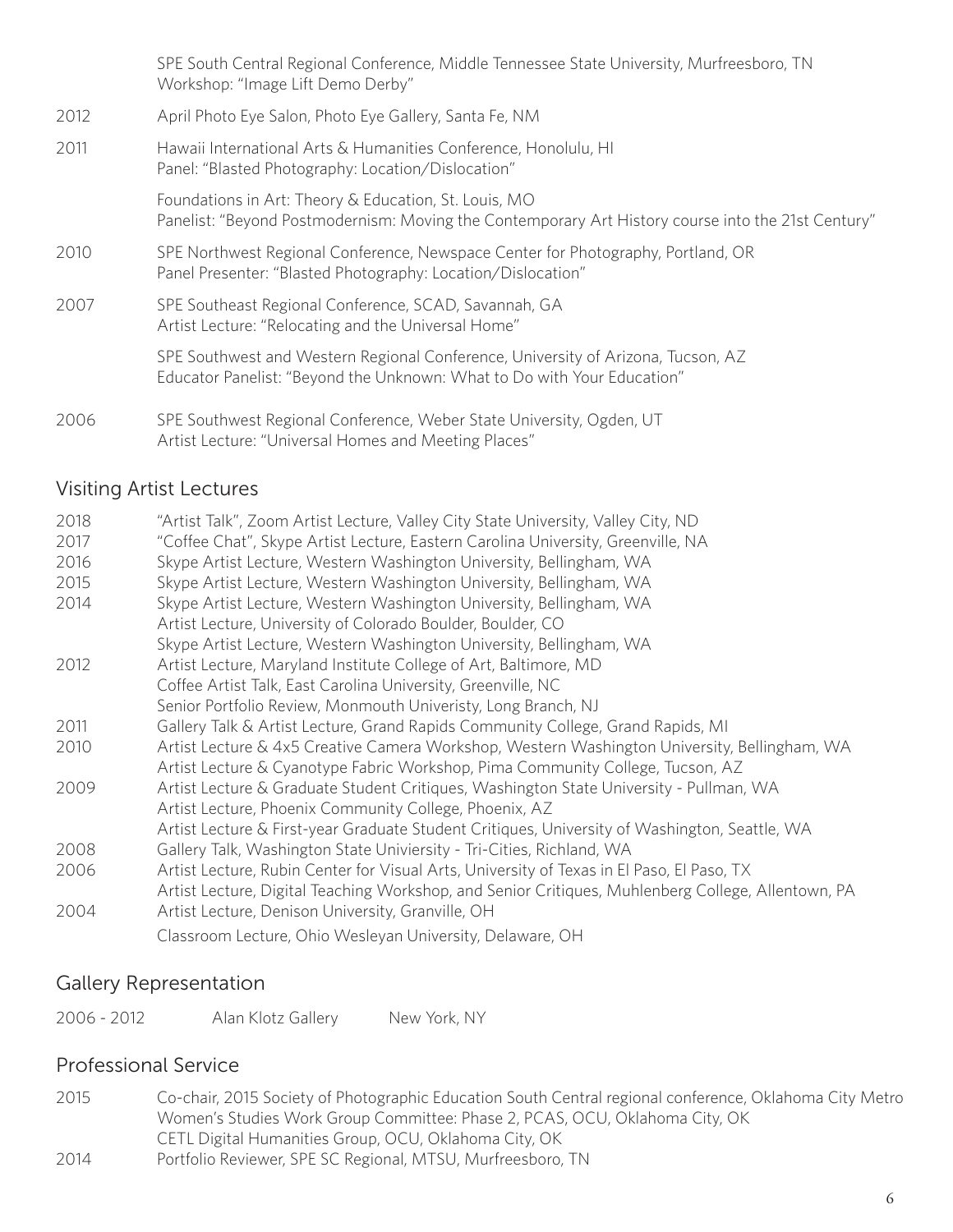Capstone Reviewer, Moving Image Arts Program, School of Visual Arts, OCU, Oklahoma City, OK Digital Asset Management Workshop, CETL Digital Humanities Group, OCU, Oklahoma City, OK Women's Studies Work Group Committee: Phase 2, PCAS, OCU, Oklahoma City, OK CETL Digital Humanities Group, OCU, Oklahoma City, OK SPE SC co-chair, organizing and planning for regional conference in Oklahoma City 2015 2013 Women's Studies Work Group Committee, PCAS, Oklahoma City University, Oklahoma City, OK Art History Search Committee, Art Department, Oklahoma City University, Oklahoma City, OK 2012 2nd Outdoor Visions Fest Faculty Committee, Santa Fe University of Art & Design, Santa Fe, NM 2011 Assessment Committee, Santa Fe University of Art & Design, Santa Fe, NM Governance Faculty Committee, Santa Fe University of Art & Design, Santa Fe, NM 2nd Outdoor Visions Fest Faculty Committee, Santa Fe University of Art & Design, Santa Fe, NM Observatory of Diversity, College of Arts & Humanities Committee, CWU, Ellensburg, WA Scholars Committee, College of Arts & Humanities, CWU, Ellensburg, WA Chair, Ad Hoc Website Committee, Department of Art, CWU, Ellensburg, WA Art History Tenure Track Search Committee, CWU, Ellensburg, WA Faculty Senate Alternate, Department of Art, CWU, Ellensburg, WA Library Liaison, Department of Art, CWU, Ellensburg, WA Advisor to EQuAl, Sexual Minority Student Organization, CWU, Ellensburg, WA Advisor to Full Frame, Dept. of Art, Student Photography Club, CWU, Ellensburg, WA 2010 Art Auction: Paint Ellensburg, Gallery One, Ellensburg, WA CWU Women's Suffrage Centennial Committee for 2009-2010 Celebration, CWU, Ellensburg, WA Observatory of Diversity, College of Arts & Humanities Committee, CWU, Ellensburg, WA Scholars Committee, College of Arts & Humanities, CWU, Ellensburg, WA Chair, Ad Hoc Website Committee, Department of Art, CWU, Ellensburg, WA Curriculum Committee, Department of Art, Central Washington University, Ellensburg, WA Faculty Senate Alternate, Department of Art, CWU, Ellensburg, WA Library Liaison, Department of Art, CWU, Ellensburg, WA Advisor to EQuAl, Sexual Minority Student Organization, CWU, Ellensburg, WA Advisor to Full Frame, Dept. of Art, Student Photography Club, CWU, Ellensburg, WA 2009 Student & Professional Artist Portfolio Reviewer, National SPE Conference, Dallas, TX Photography Educators Symposium, Seattle, WA Curatorial Committee, Gallery One, Ellensburg, WA Art Auction: Paint Ellensburg, Gallery One, Ellensburg, WA CWU Women's Suffrage Centennial Committee for 2009-2010 Celebration, CWU, Ellensburg, WA Observatory of Diversity, College of Arts & Humanities Committee, CWU, Ellensburg, WA Chair, Ad Hoc Website Committee, Department of Art, CWU, Ellensburg, WA Curriculum Committee, Department of Art, Central Washington University, Ellensburg, WA Graphic Design Tenure Track Search Committee, Department of Art, CWU, Ellensburg, WA Advisor to EQuAl, formerly GALA, Sexual Minority Student Organization, CWU, Ellensburg, WA Advisor to Full Frame, Dept. of Art, Student Photography Club, CWU, Ellensburg, WA Library Liaison, Department of Art, CWU, Ellensburg, WA 2008 Peer Review Committee, National Conference 2009 SPE, Sprawl, Dallas, TX CWU Women's Suffrage Celebration Committee for 2010 Celebration, CWU, Ellensburg, WA Coordinator, Faculty Research Panel: "Women in the Arts", CWU, Ellensburg, WA Organizer, Performing & Fine Arts Career Day, Central Washington University, Ellensburg, WA Curriculum Committee, Department of Art, Central Washington University, Ellensburg, WA Advisor to Full Frame, Dept. of Art, Student Photography Club, CWU, Ellensburg, WA 2007 Curriculum Committee, Department of Art, Central Washington University, Ellensburg, WA Advisor to Full Frame, Dept. of Art, Student Photography Club, CWU, Ellensburg, WA Portfolio Reviewer, Southeast Regional Conference, SPE, SCAD, Savannah, GA 2006 Graduate Faculty Committee, Boise State University, Boise, ID Co-organizer, Antiquated Processes, Juried NMSU student exhibition, Tilt Gallery, Phoenix, AZ Scholarship Committee, Society of Photographic Education - Southwest Region Co-organizer Photography History and Contemporary Thought lecture series, NMSU, Las Cruces, NM Co-curator for We are Family exhibition of Queer ID Conference, Boise State University, Boise, ID